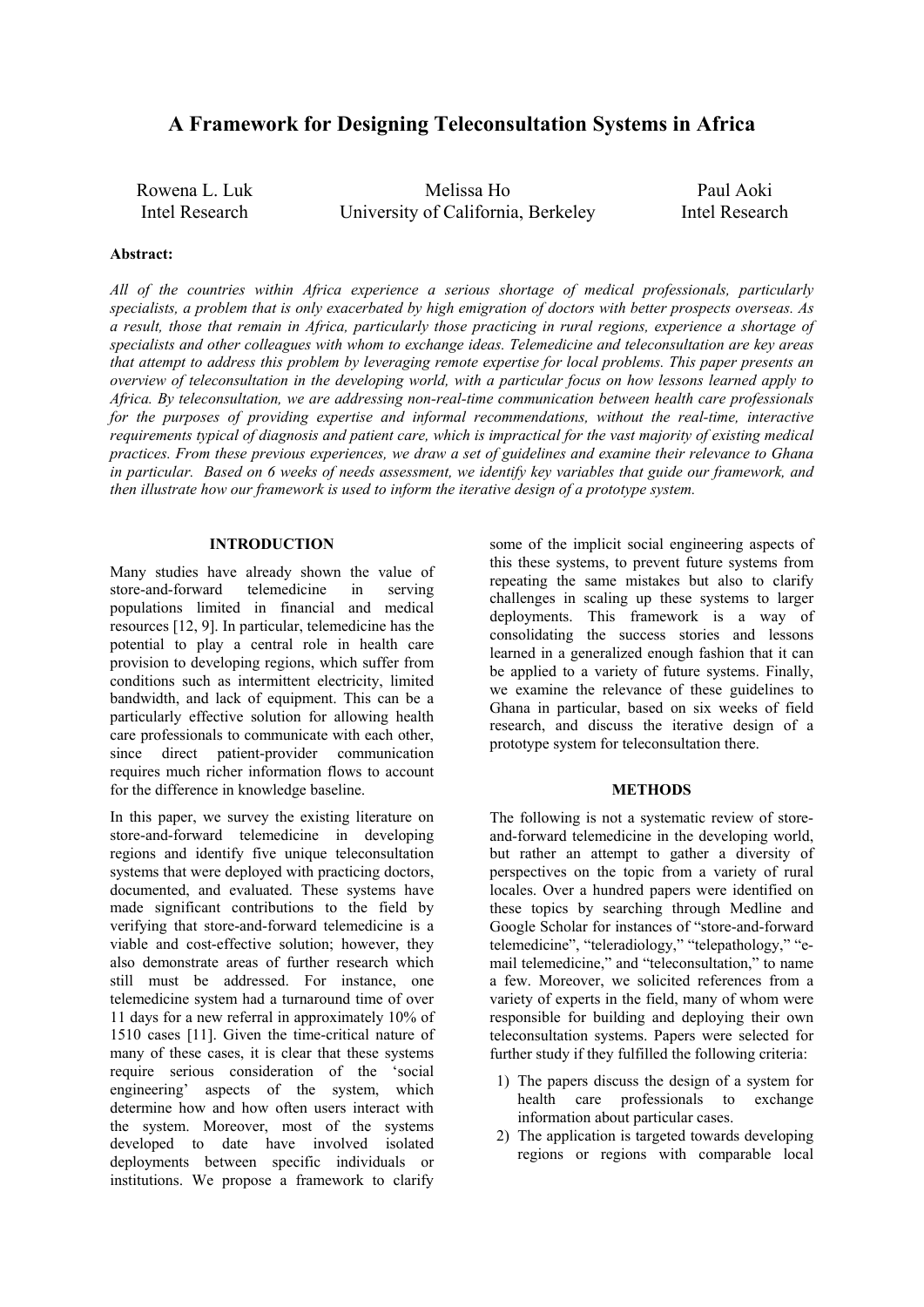| Name<br>(Specialization)                         | Location           | Deployment                                                                                                                   | <b>Time</b><br>Period | Monthly<br><b>Usage</b> | <b>Turnaroun</b><br>d Time                  | <b>Comments</b>                                                                                                                              |
|--------------------------------------------------|--------------------|------------------------------------------------------------------------------------------------------------------------------|-----------------------|-------------------------|---------------------------------------------|----------------------------------------------------------------------------------------------------------------------------------------------|
| iPath<br>(Pathology)                             | Solomon<br>Islands | National Referral<br>Hospital (NRH),<br>serving 450 000 people<br>across 900 islands.<br>8 pathologists on call.             | 24 mo.                | 14                      | 8.5 days                                    | Currently Active. $~275$<br>cases submitted per month                                                                                        |
| Labrador<br>Telemedicine<br>Project<br>(General) | Rural<br>Canada    | Black Tickle, serving<br>210 people<br>1 resident nurse<br>2 consulting physicians<br>on call.                               | 12 mo.                | 7                       | $n/a$ (urgent<br>cases were<br>phoned in)   | Use of a commercial<br>medical case creation<br>software                                                                                     |
| <b>EHAS</b><br>(General)                         | Peru               | 1 provincial hospital<br>7 health centers<br>31 health posts                                                                 | 9 mo.                 | 20<br>/facility         | n/a (email<br>system<br>frequently<br>down) | Strong use for referral (205<br>emergency transfers in 9<br>months)                                                                          |
| Swinfen<br>Charitable Trust<br>(Various)         | Bangladesh         | Centre for the<br>Rehabilitation of the<br>Paralysed in<br>Bangladesh, population:<br>120 million.<br>5 specialists on call. | $12 \text{ mo}$ .     | $\overline{2}$          | Approximately<br>1 day                      | Today, 59 hospitals in 22<br>countries and 144<br>specialists are using this<br>system (Wootton 2005).                                       |
| n/a<br>(General)                                 | Cambodia           | 3 hospitals in Rovieng,<br>Cambodia                                                                                          | 28 mo.                | 9                       | 1 day                                       | A nurse visited a local<br>health center and<br>transmitted observations to<br>doctors, for feedback and<br>treatment the subsequent<br>day. |

**Table 1 – Summary of Store-and-Forward Telemedicine Deployments in Developing Countries** 

conditions in terms of limited human and financial resources.

- 3) Communication is non-real-time.
- 4) The application was used by real doctors and evaluated with their feedback.

Using the above criteria, ten studies were identified that involved the unique design of teleconsultation systems in the developing world (or rural parts of the Western world). Table 1 summarizes the studies in chronological order [12, 2]. Note that, given the emerging nature of this field of research, many of the studies are only at preliminary stages. Because the systems are designed differently, the studies use different methods, and the target population varies tremendously in terms of a variety of local factors, it would not be sensible to try to combine all the results. However, the table helps us to summarize what we do and do not know from these studies. We subsequently elaborate on some of the key lessons learned from a few of them.

Drawing primarily from the studies summarized above, but also from six semi-structured interviews with researchers in different telemedicine projects, we propose a framework for the design of teleconsultation system. We then apply this framework to the iterative design process of a teleconsultation system for physicians in Ghana. Our design process is informed by six weeks of fieldwork in nine medical institutions to assess the local conditions, wherein we employ semistructured interviews, participant observation, and

focus groups with a variety of physicians and associated staff.

## **FRAMEWORK**

From this existing literature, we propose a social framework to guide the design of future systems, which we base upon three ground principles: *accountability*, *connectedness*, and *respect*.

These are features that the existing system designs fail to address directly, although most of them make provisions for each element in one way or another. Accountability refers to the fact that designers need to identify specific incentives for doctors to provide quality, continuing input into the system, while those asking for consultation need a reason to provide follow-up service. Connectedness refers to the social elements that engage doctors to adopt the system in the first place and to turn to it when they are seeking new information. Respect refers to the relationship between doctors on this system; in telemedicine, where participants are often located on the other side of the world from each other, one must explicitly take into consideration broad cultural and resource differences when facilitating communication between health care providers.

Following are a few key areas of design which draw most strongly from the above principles.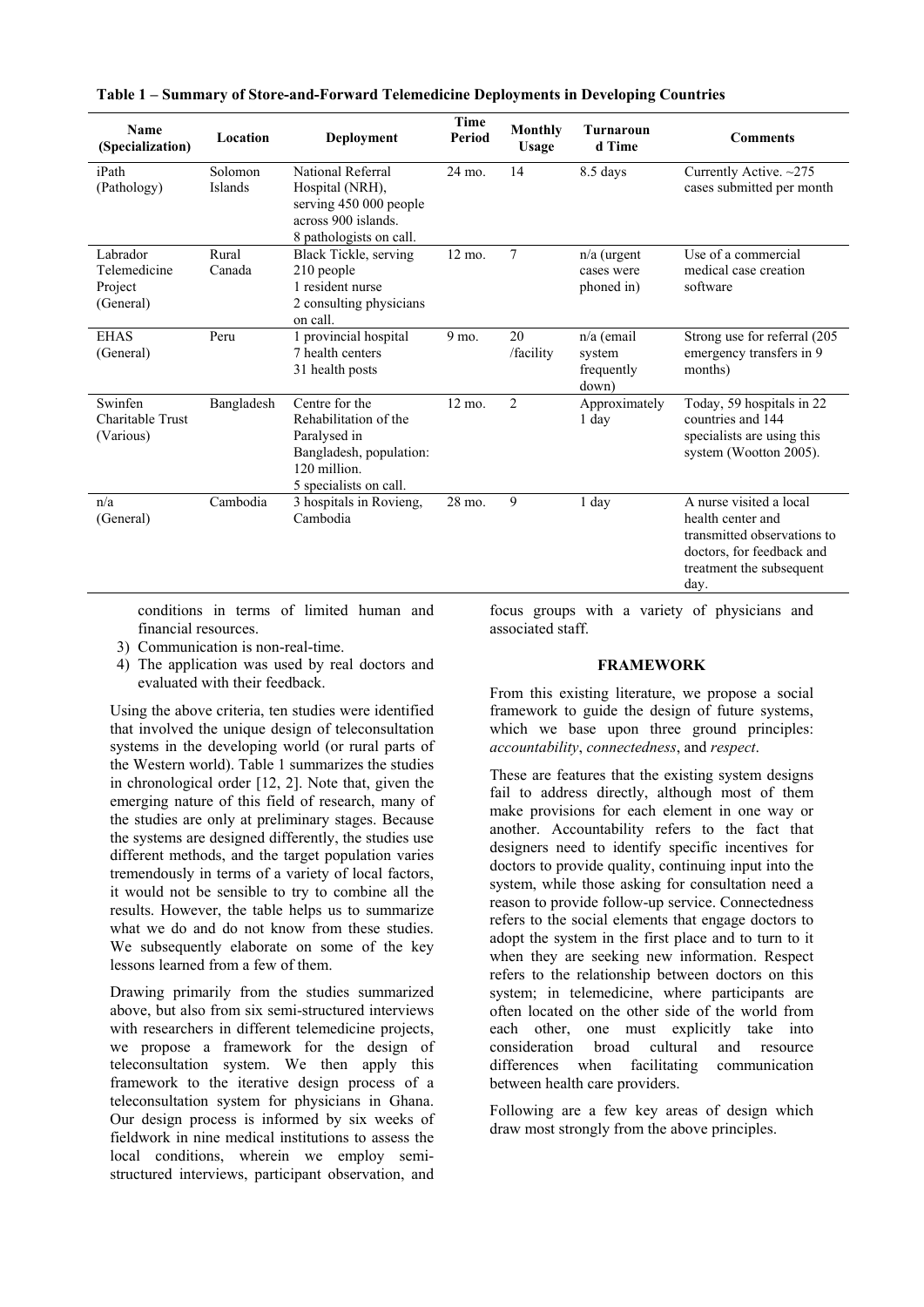## **APPLICATION OF THE FRAMEWORK**

While there are a variety of design decisions that go into these systems, we apply our framework to four areas that contributed significantly to the success of the project but areas in which we also witnessed significant variability. Those four areas are:

- 1) Choosing an appropriate locale to support these systems
- 2) How to arbitrate case assignment between health care providers
- 3) Tackling the differential access to information and physical resources between providers
- 4) What kind of follow-up or evaluation methods to use

## **Choosing an Appropriate Locale**

Because this type of store-and-forward remote consultation is only one of a broad range of telemedicine tools, it is important to identify key traits of an area that lend itself towards this particular practice. Clearly, this is a good option if there are no others available [1]. However, systems like this flourish particularly in populations that suffer severe professional isolation and could benefit not only from the professional but also the personal benefits of information technology. Existing connectedness between providers can be a key criterion for adoption of an unfamiliar technology, and, moreover, allows users to openly ask small, non-case-specific questions which are still important to the overall operation of a rural clinic [7]. Rural providers often think of these links as a "one-stop shop" for medical information they cannot easily access, such as "the best method of pain relief in pediatric burns, in a hospital with very few drugs" or "what brand, length and gauge of needle would be suitable for stereotactic core biopsy," according to a personal correspondence with Richard Wootton of the Centre for Online Health, Queensland, Australia. This social element for adoption can be seen in the EHAS project in Peru, one of the most active teleconsultation projects we studies, which recorded an average of 19 personal communications per month, a significant increase from previous personal communication at a rate of twice a month.

## **Case Assignment**

If there is one critical aspect of this system that is most contingent on the social engineering of the system, it is case assignment. If and how cases are assigned from a provider seeking advice to one giving it significantly impacts the frequency, relevance, and applicability of information acquired. Accountability is really the key element of this aspect of the design, for informationproviders need an incentive to respond to questions quickly.

iPath presents an important innovation in this field when it introduced the idea of the "Virtual Institute of Pathology" in the Solomon Islands [2. Previously, iPath provided an open, bulletin-board style system whereby specialists willing to provide services would select and answer cases of interest to them. With the Virtual Institute, specialists around the world were organized into collectives, which were monitored by one individual "on call" at any time who would moderate the list and ensure that all requests for information were answered in a timely fashion. This institute also enabled "local" discussion among the experts before a final recommendation was transmitted back to the asker. By this system, one and only one individual was accountable for seeing a consultation through, and because of this, the turnaround time for a first response dropped by about 70% (from 28 hours to 8.5 hours). While small-scale collaborations between one or two people on a variety of cases can provide remarkable turnaround times in less than 24 hours, the demand clearly exists for these systems to scale to larger deployments, and when that happens there needs to be a strong sense of accountability in the system [1, 13]. Of course, the tradeoff with an assignment system is that there needs to be some way of identifying the individual most qualified to provide the information, while at the same time specialists are the most qualified to determine the extent of their own specialization. Thus, there will clearly be times when the value of the information is such that it is worthwhile to wait for the appropriate specialist to step up to the plate. However, as is the case in physical hospitals, where there is always one doctor "on call" to deal with whatever cases appear in the emergency ward, so in the interest of time must there be one consultant responsible for providing a timely follow-up. If nothing else, a doctor in a given field of work should have a clear idea of what he does not know. This accountability is even more important as one considers other potential applications for store-andforward telemedicine, such as electronic medical health records or the building of repositories of local case information; without follow-up data on the outcome of consultations, these systems lose most of their value.

#### **Differential Access to Resources**

Because we are targeting telemedicine within developing regions, it is often the case that information or expertise is sought from another country where resources and medical education are more common. As such, most systems must address issues of cultural conflict, differences in education, access to resources, and local medical conditions, which can result in a consultant requesting unrealistic follow-up diagnostics or limited pertinence of any recommendations [6, 1]. Some projects addressed this problem by cutting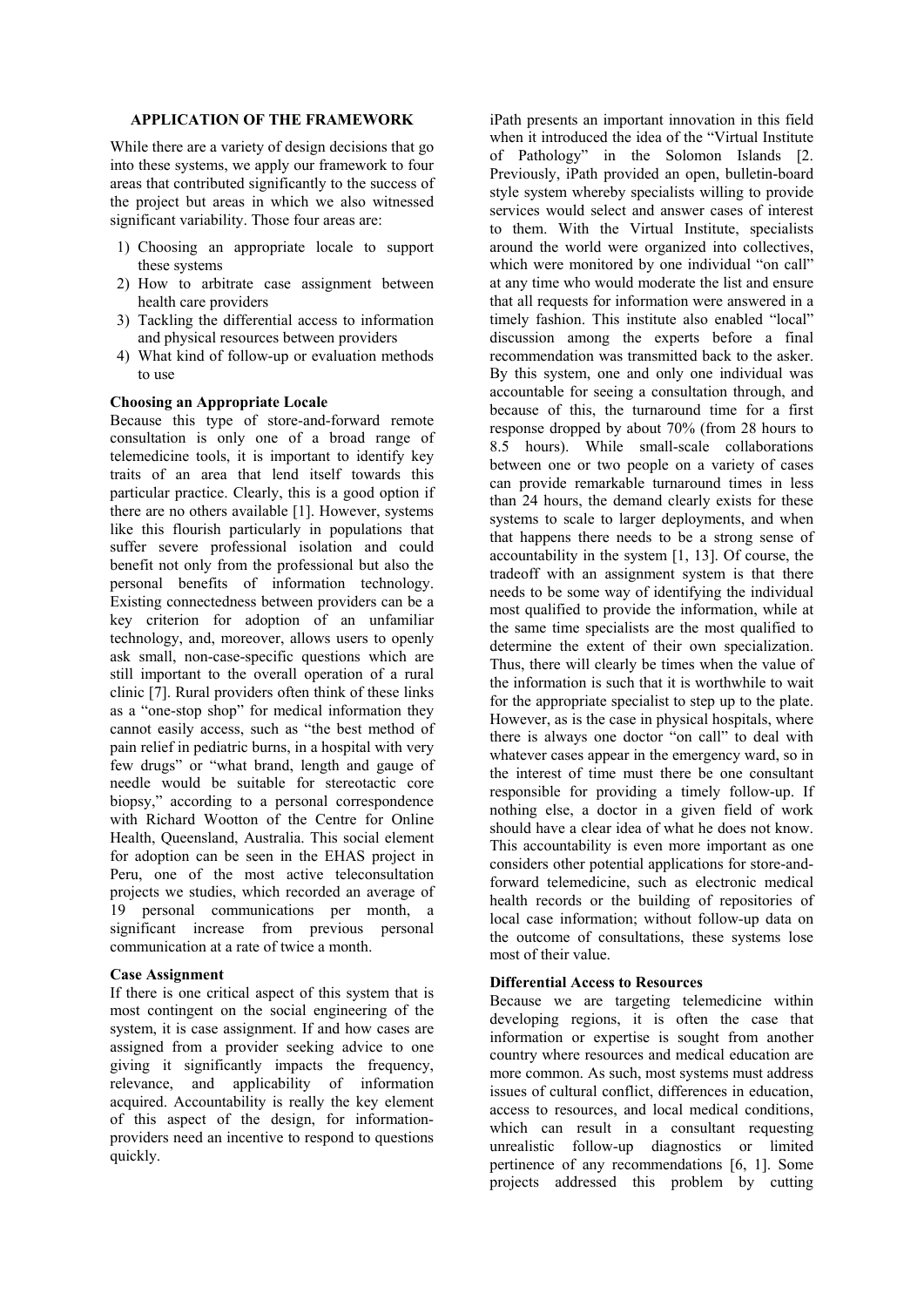specialists out of the loop entirely, and referring cases almost entirely to primary care physicians who are less likely to request expensive follow-up procedures [10]. However, there is no doubt that specialist knowledge needs to be maintained in the system, since their knowledge is a key value addition.

In addressing this problem, we emphasize that the most important element of this collaboration is respect for the differences in environment and the provision of alternative solutions. Training is an essential element, not only to make sure users are comfortable with the system but also to ensure their understanding of the local context. Strategies to address the differences include consultants providing a variety of diverse treatment options, so that the local health care professional can make a judgment call based on what is locally available [12]. Whatever the local conditions, however, foreign consultants must respect that the local provider is an expert on local conditions, making use of what resources he or she has access to, and the consultant must be willing to frame his answers within local constraints.

## **Evaluation**

Information-seekers need incentives to follow-up on cases with the outcome of particular recommendations. This is important for a variety of reasons including

- 1) to build strong medical health records
- 2) to develop repositories of local case information [3]
- 3) to provide good feedback and a learning opportunity to the information-providers [9, 1].

Accountability, in this case, applies to the information-seekers; that they know and can see that they are asking for advice from other busy professionals and that they themselves are responsible for following-up on those advices. Without this follow-up, a large fraction of the cases studied were not able to provide comprehensive system evaluations to improve future work [1, 12]. Strong connectedness is one way of addressing this problem, for if the providers have other reasons to dialogue then invariably the results of previous consultations will come up in subsequent cases. However, no compelling system exists to date that provides accountability among the informationseekers.

## **APPLICATION TO GHANA**

In the developing regions of the world, brain drain is an especially significant problem in Ghana, with 30 out of every 100 Ghanaian doctors practicing in the United States, the United Kingdom, Canada, or Australia [5]. Given the strong social connections within the small medical elite working in Ghana, the professional isolation of rural doctors, and poor connectivity in regional hospitals, we anticipate doctors working in regional hospitals or rural heath centers would have significant interest in a potential teleconsultation project.

Drawing on fieldwork we did in Ghana in 2005- 2006, we have previously identified four key themes in the Ghanaian health care system [8]. These are:

- 1) Failures in the existing patient referral system
- 2) Healthcare practices that largely do not involve physical contact
- 3) Perception of telemedicine as valuable but expensive
- 4) A shortage of medical specialists.

Motivated by these conditions, we draw on the principles of accountability, connectedness, and respect within our framework to flesh out many of the design decisions in our system.

## **PROTOTYPE SYSTEM**

Remote Asynchronous Communication for Healthcare (REaCH) is designed to address the failures in the patient referral infrastructure, by creating an online system whereby rural doctors in Ghana can enter case information, in the form of text or images, and send, or "assign" that case to a specialist in one of the central hospitals. The lack of physical contact in existing practices is a good indicator of the potential value of our system, while the store-and-forward element of our system makes it a cheap, low-cost tool that does not require highspeed internet connections and works over e-mail as well as through a web-based portal. Moreover, we take this one step further and leverage the DTN (delay-tolerant networking) architecture, which would even allow computers not connected to an intranet or internet through traditional media to be updated via a USB key [4]. We address the shortage of medical specialists in the country by opening up this system to volunteer specialists around the world, who would provide a second-tier group of consultants if those in Accra do not feel they have the time or expertise to handle a particular case.

The social framework we outlined earlier plays a key role in solidifying many of our design decisions. Because Ghana only has two medical schools, both with graduating classes of less than a hundred students, the medical community is highly interwoven, both professionally and socially. This connectedness is a key element which will drive this system forward, and which we hope to leverage even with foreign consultants, by drawing, where possible, from the Ghanaian diaspora overseas. In fact, we anticipate leveraging this social aspect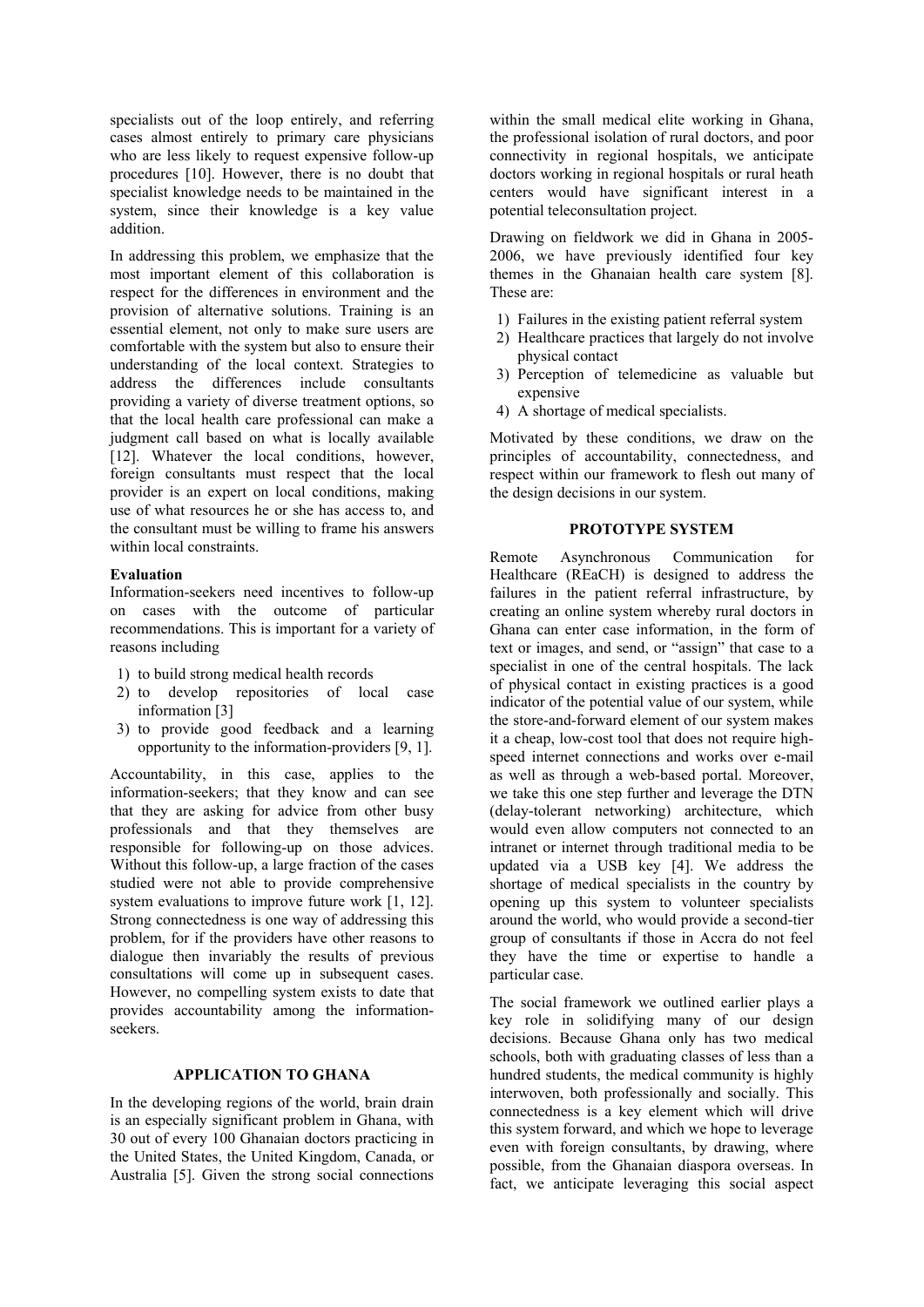even within the user experience design, by allowing doctors to easily link and communicate with informal colleagues in a lightweight, non-casespecific manner.

To create accountability for specialists providing expertise in this system, we allow informationseekers to assign their cases to a few potential candidates, while the system does the final assignment of the case to a single candidate (in order to balance the case load automatically among specialists). Such a system can potentially leverage whatever social connections already exist between information-seeker and information-provider, and it will always ensure that the seeker knows who the provider is and can associate responsiveness to the individual instead of the system overall.

On the flipside, information-seekers are accountable in the system through the fact that each will have a publicly available profile with uniquely identifying data. Thus, a specialist wishing to know the outcome of a particular case knows exactly who to contact and how.

Respecting the existing health practices in Ghana, we choose not to circumvent the existing referral infrastructure and allow all cases to pass through a first assignment tier with local Ghanaian specialists. It is only in the case of work overload that these cases are passed onwards to foreign specialists. Where possible, all participants in this system will have field knowledge of medical practice in Ghana, so that they are intimately familiar with the people and conditions in which they are working. In cases where this is not possible, a full-day training session will be developed in conjunction with local doctors and provided to specialists abroad.

## **CONCLUSION**

We endeavor in this paper to describe a framework for designing teleconsultation systems, suggesting that such projects should embody accountability, connectedness, and respect. This framework draws from a literature survey of existing telemedicine applications of the same genre. Based on this, we design and deploy a teleconsultation system enabling better informed referrals between rural doctors and specialists in Ghana.

## **ACKNOWLEDGMENTS**

This work was made possible through the contributions of Holly Ladd, Lady Pat Swinfen, Richard Wootton, Victor Patterson, Dr. Lionel Dibden, Linda Ogilvie, and the many doctors who have so graciously volunteered their time to give us insights into telemedicine and the design process.

### **References**

- 1. Brandling-Bennett HA, Kedar I, Pallin DJ, Jacques G, Gumley GJ, Kvedar JC. Delivering Health Care in Rural Cambodia via Store-and-Forward Telemedicine: A Pilot Study. Telemedicine and e-Health. 2005;11(1):56-62.
- 2. Brauchli K, Jagilly R, Oberli H, Kunze KD, Phillips G, Hurwitz N, Oberholzer M. Telepathology on the Solomon Islands – two years' experience with a hybrid Web-and email-based telepathology system. J Telemed Telecare. 2004;10(S1):14-17.
- 3. Cuadros J, Sim I. EyePACS: An Open Source Clinical Communication System for Eye Care. MEDINFO 2004.
- 4. Fall K. A delay-tolerant network architecture for challenged internets. Proceedings of the 2003 conference on Applications, technologies, architectures, and protocols for computer communication. 2003.
- 5. Fitzhugh M. The metrics of the physician brain drain. N Engl J Med. 2005;353(17):1810-1818.
- 6. Geissbuhler A, Ly O, Lovis C, L'Haire JF. Telemedicine in Western Africa: lessons learned from a pilot project in Mali, perspective and recommendations. Proc AMIA Symp. 2003;:249-53.
- 7. Graham LE, Zimmerman M, Vassallo DJ, Patterson V, Swinfen R. Telemedicine – The way ahead for medicine in the developing world. Tropical Doctor. 2003;33:36-38.
- 8. Ho M, Luk R, Aoki P. Enabling Remote Consultation Through Social Networking. Submitted for publication.
- 9. Jong MKK, Horwood K, Robbins CW, Elford R. A Model for Remote Communities Using Store and Forward Telemedicine to Reduce Health Care Costs. Canadian Journal of Rural Medicine. 2001;6(1):15-20.
- 10. Martínex A, Villarroel V, Seoane J, del Pozo F. A study of a rural telemedicine system in the Amazon region of Peru. J Telemed Telecare 2004;10(4):219-25.
- 11. Swinfen P, Swinfen R, Youngberry K, Wootton R. A review of the first year's experience with an automatic message-routing system for low-cost telemedicine. J Telemed Telecare. 2003;9(s2):63-65.
- 12. Vassallo DJ, Hoque F, Roberts MF, Patterson V, Swinfen P, Swinfen R. An evaluation of the first year's experience with a low-cost telemedicine link in Bangladesh. J Telemed Telecare. 2001;7:125-138.
- 13. Wootton R, Youngberry K, Swinfen R, Swinfen P. Referral patterns in a global storeand-forward telemedicine system. J Telemed Telecare. 2005;11(s2):100-103.